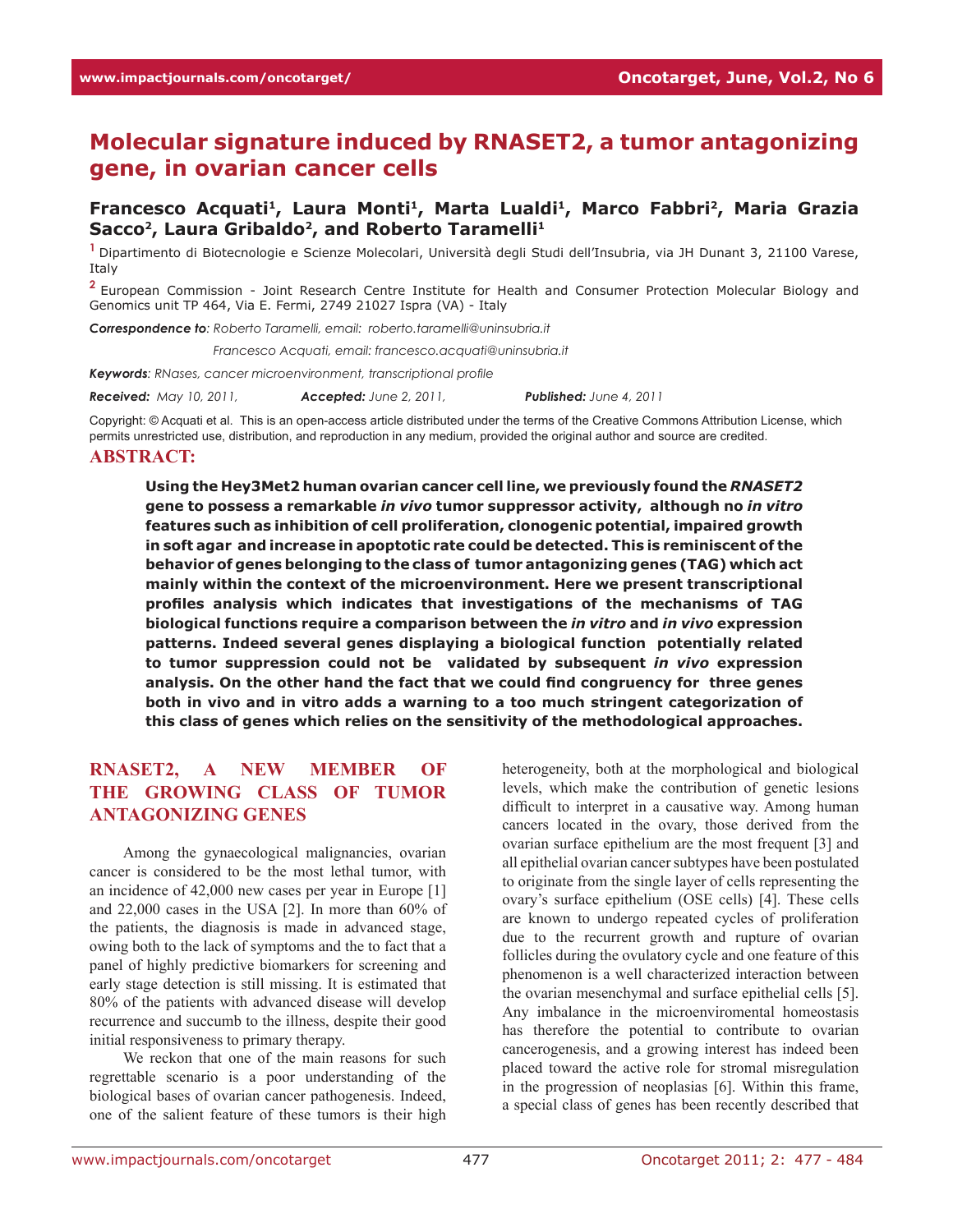seems to play a crucial role in tumor suppression by means of regulating the cross-talk between stromal and epithelial cells. These genes belong to the growing but still poorly characterized class of tumor antagonizing/ malignancy suppressor genes (TAG/MSG) [7], whose principal feature is their ability to suppress malignant growth *in vivo* but not *in vitro*.

We have recently reported a preliminary biological characterization of one of these genes, called RNASET2, which codes for an extracellular RNase highly conserved among the *phila* from viruses to humans, suggesting an evolutionary important function [8].

In a xenograph model for ovarian cancer, we found RNASET2 to carry out a strong oncosuppressive activity by recruiting cells of the monocyte/macrophage lineage into the tumour mass. This subset of cells represents the



**Figure 1: Heatmap of genes differentially expressed.**  Modulated genes were organized in 2 clusters by hierarchical clustering. Each column corresponds to a single biological replicate. Each row represents a gene, with red and green for high and low expression levels, respectively.

main component of the host immunological response [9]. Although the main function of RNASET2 was found to take place in the context of the microenvironment, namely in the extracellular compartment, we could not completely rule out that this conserved RNase might also carry out a cell-autonomous role, as suggested by a recent work on S.Cerevisiae [10].

This was basically the rationale that prompted us to further investigate the cell-autonomous expression profile induced by RNASET2 in ovarian cancer cells.

## *in vitro* **Whole genome TRANSCRIPTIONAL PROFILING of control and RNASET2- OVEXPRESSING HUMAN OVARIAN CANCER CELLS**

As previously reported, using the Hey3Met2 human ovarian cancer cell line, we found the *RNASET2* gene to possess a remarkable *in vivo* tumor suppressor activity, irrespective of the protein's catalytic activity [9]. Noteworthy, when tested *in vitro* , the same cell clones did not show inhibition of cell proliferation, changes in the clonogenic potential, impaired growth in soft agar and increase in apoptotic rate.

As stated in the previous section, although these data strongly suggest that *RNASET2* might represent a new member of the family of TAG/MSG (acting mostly in a non-cell autonomous fashion), we could not formally rule out a cell-autonomous effect elicited by this gene on the cancer cells, which might have escaped detection by our panel of *in vitro* standard assays. We therefore decided to carry out a more thorough analysis to shed light on this issue.

Accordingly, we defined the expression profile of the *RNASET2*-overexpressing Hey3Met2 cells and compared it with that of control cells. An Agilent Whole Human Genome Oligo Microarray was employed with total RNA extracted from Hey3Met2 clones transfected with wildtype or a catalytically mutant form of RNASET2 (whose cDNA was mutagenized in the two CAS catalytic sites). Total RNA from Hey3Met2 cells, transfected with the empty vector, was used as a control.

Sixty-five genes were found to be modulated by at least one of the two RNASET2 protein forms tested (i.e. either wild-type or catalytically dead RNASET2), with a fold-induction or repression greater than 2 and a *p*-value smaller than 0.01. These genes were further organized by hierarchical clustering using squared Pearson correlation into 2 clusters, as shown in figure 1. Overall, for several of these genes we noticed a trend for a higher degree of change in their expression levels in Hey3met2 cells transfected with wild-type rather than catalytically-mutant *RNASET2* expression vectors*.* This might, hypothetically, suggest some influence of RNASET2 ribonucleolytic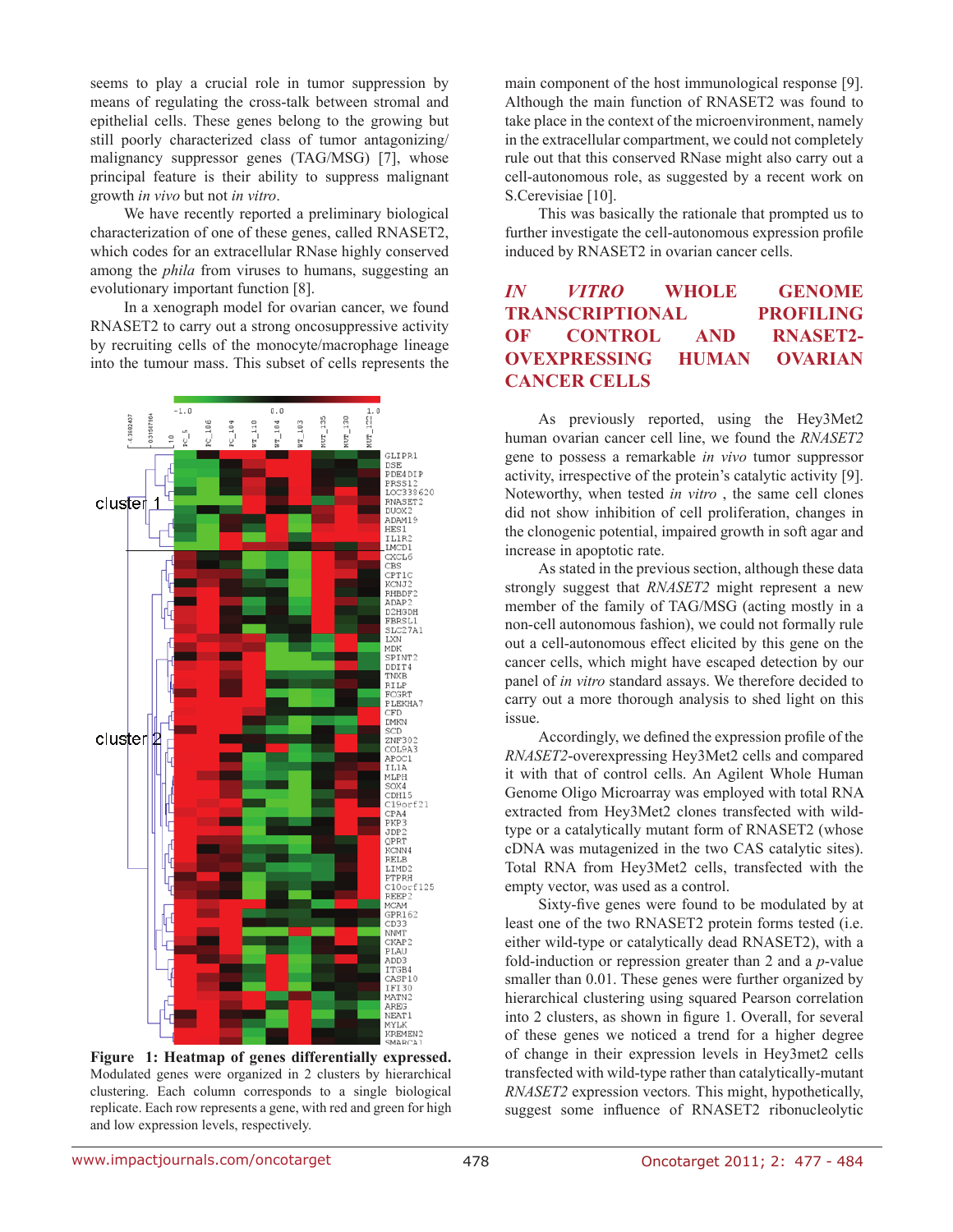| <b>GENE</b><br><b>SYMBOL</b> | <b>GENE</b><br><b>DESCRIPTION</b>                                           | <b>FOLD-</b><br><b>CHANGE</b><br><b>WT</b> | FOLD-<br><b>CHANGE</b><br><b>MUT</b> | <b>GENE ONTOLOGY</b>                                                                           |
|------------------------------|-----------------------------------------------------------------------------|--------------------------------------------|--------------------------------------|------------------------------------------------------------------------------------------------|
| <b>MDK</b>                   | midkine (neurite<br>growth promoting<br>factor 2)                           | $-2.5$                                     | $-2.9$                               | heparin binding;<br>glycosaminoglycan binding                                                  |
| <b>MCAM</b>                  | melanoma cell<br>adhesion molecule                                          | $-3$                                       | $-2.8$                               | cell adhesion; motility                                                                        |
| <b>AREG</b>                  | amphiregulin                                                                | $-2.1$                                     | $-3.8$                               | growth factor activity-cell invasion                                                           |
| <b>NNMT</b>                  | nicotinamide<br>N-methyltransferase                                         | $-4.1$                                     | $-5.1$                               | cell migration                                                                                 |
| <b>PLAU</b>                  | plasminogen<br>activator, urokinase                                         | $-2.0$                                     | $-1.2$                               | wound healing; fibrinolysis<br>and degradation of extracellular<br>matrix.                     |
| DDIT4                        | DNA-damage-<br>inducible transcript 4                                       | $-4.3$                                     | $-2.2$                               |                                                                                                |
| CPA4                         | Carboxypeptidase A4                                                         | $-3.8$                                     | $-1.3$                               | peptidase activity; zinc ion binding.                                                          |
| <b>RELB</b>                  | $v$ -rel<br>reticuloendotheliosis<br>viral oncogene<br>homolog <sub>B</sub> | $-2.1$                                     | $-1.8$                               | DNA binding; transcription factor<br>activity; transcription regulator<br>activity             |
| JDP2                         | Jun dimerization<br>protein 2                                               | $-3.4$                                     | $-2.4$                               | DNA binding; transcription factor<br>activity; transcription regulator<br>activity             |
| <b>DMKN</b>                  | dermokine                                                                   | $-6.7$                                     | $-6.2$                               | Rab GTPase binding                                                                             |
| <b>PTPRH</b>                 | protein tyrosine<br>phosphatase receptor<br>type H                          | $-2$                                       | $-1.5$                               | phosphoprotein phosphatase<br>activity; transmembrane receptor<br>protein phosphatase activity |
| <b>DSE</b>                   | dermatan sulfate<br>epimerase                                               | $+2.1$                                     | $+1.2$                               | racemase and epimerase<br>activity; chondroitin-glucuronate<br>5-epimerase activity            |
| LIMCD1                       | LIM and cysteine-rich<br>domains 1                                          | $+2.6$                                     | $+2.3$                               | zinc ion binding; transcription<br>factor binding; transcription<br>regulator activity         |

**Table 1: List of RNASET2-modulated genes selected on the basis of fold change, GO analysis and biological relevance.**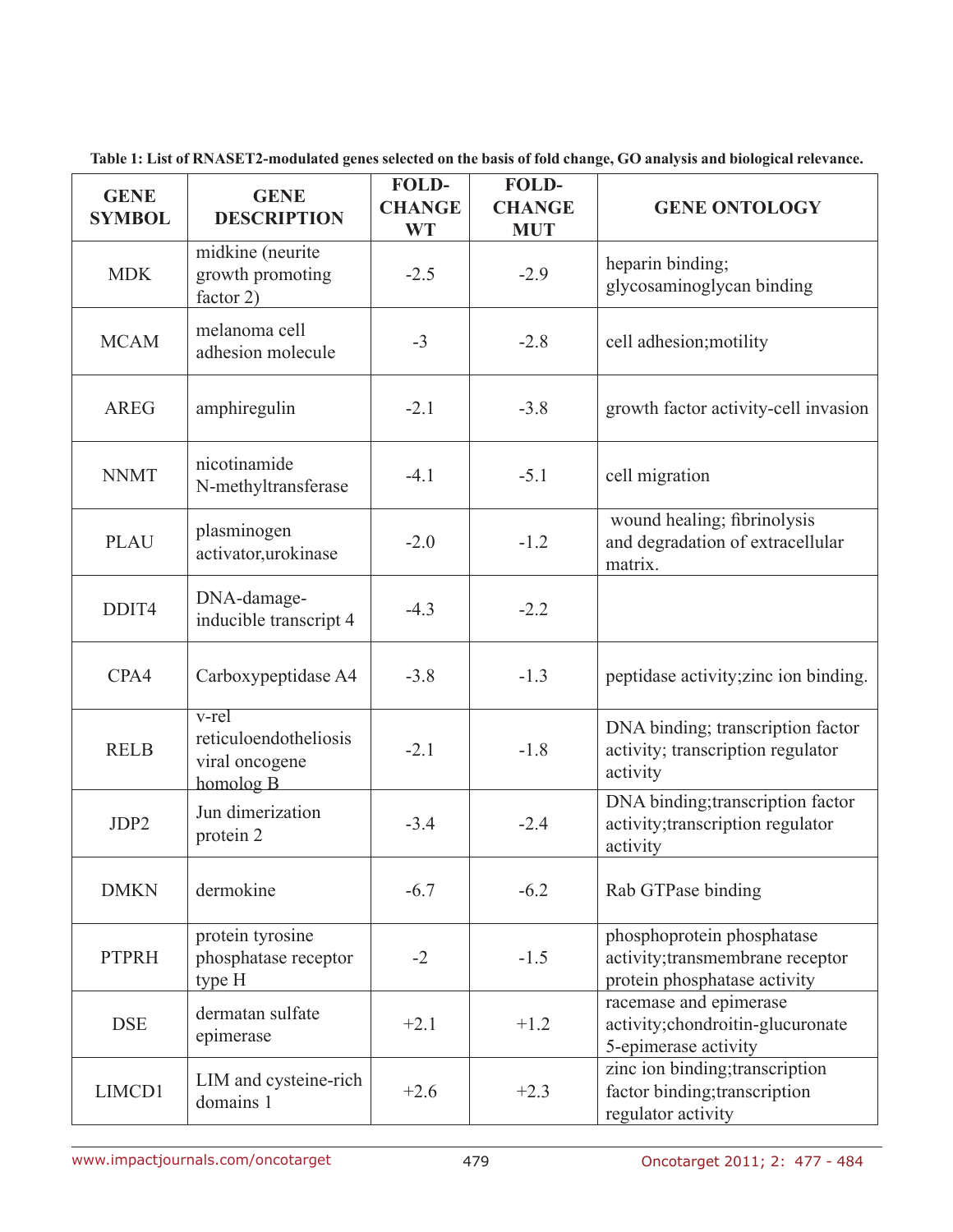

**Figure 2:** *In vitro* **and** *in vivo* **validation of the microarray expression profile for 13 putative RNASET2-responsive genes by realtime RT-PCR.** A) qPCR assays were performed for each gene using the same RNA samples from the RNASET2-overexpressing Hey3Met2 cells clones used for microarray hybridization. The panel below the graph compares the in vitro expression data from microarray hybridization and qPCR assays. B) qPCR expression data for the same genes in tumors grown in vivo in immunocompromized mice following s.c. inoculation of RNASET2-transfected and control Hey3Met2 clones.

activity on the steady state level of these gene's transcripts.

In order to define the cellular processes/pathways affected by RNASET2, all differentially expressed genes were cross-referenced to the Gene Ontology (GO) database to identify functional categories over-represented in the panel of genes associated with the two clusters.

The GO analysis was done at GO FAT level of biological process and molecular function, whereas Expression Analysis Systematic Explorer (EASE) biological theme analysis was carried out online (at http:// david.niaid.nih.gov) using DAVID [11]. The GO survey did not show any significant enrichment, probably due to the small number of genes analyzed (54 genes in cluster 1 and 11 genes in cluster 2). Nevertheless, within the above mentioned gene set a few associated categories were shown to represent biologically relevant process that were worth investigating.

Since TAG/MSG genes are postulated to encode for products involved in the cross-talk between the cancer cell and the tumor microenvironment [12,13], we selected five *RNASET2*-responsive genes, mainly because of of their involvement in cell adhesion and migration. The five selected genes are *MDKN*, encoding an angiogenic growth factor over-expressed in various human malignant tumors and recently suggested as a new biomarker for ovarian cancer [14-16]; *AREG* (cell invasion breast cancer), a regulator of cancer cells invasiveness which was reported to be frequently overexpressed in colon, breast, prostate, pancreas, lung and ovarian cancer [17-19]; *MCAM*, a well known marker of poor prognosis in epithelial ovarian cancer, whose gene product promotes the growth, invasion and metastasic potential of malignant cells [20-22]; *PLAU* (PLasminogen Activator Urokinase-type), which promotes fibrinolysis and degradation of extracellular matrix [23]; and *NNMT* (nicotinamide N-methyltransferase), a serum tumor marker for colorectal cancer recently identified as novel regulator of cell migration [24,25].

Moreover, on the basis of their biological function we decided to validate a few genes that were also shown to be down-regulated after RNASET2 overexpression. The first is *DMKN*, a gene differentially regulated in inflammatory conditions, and whose role in activating Rab5 function was recently defined [26]. The genes encoding for the transcription factors RELB and JPD2 were also selected, due to their involvement in the NF-kB pathway and cell proliferation/differentiation, respectively [27-30].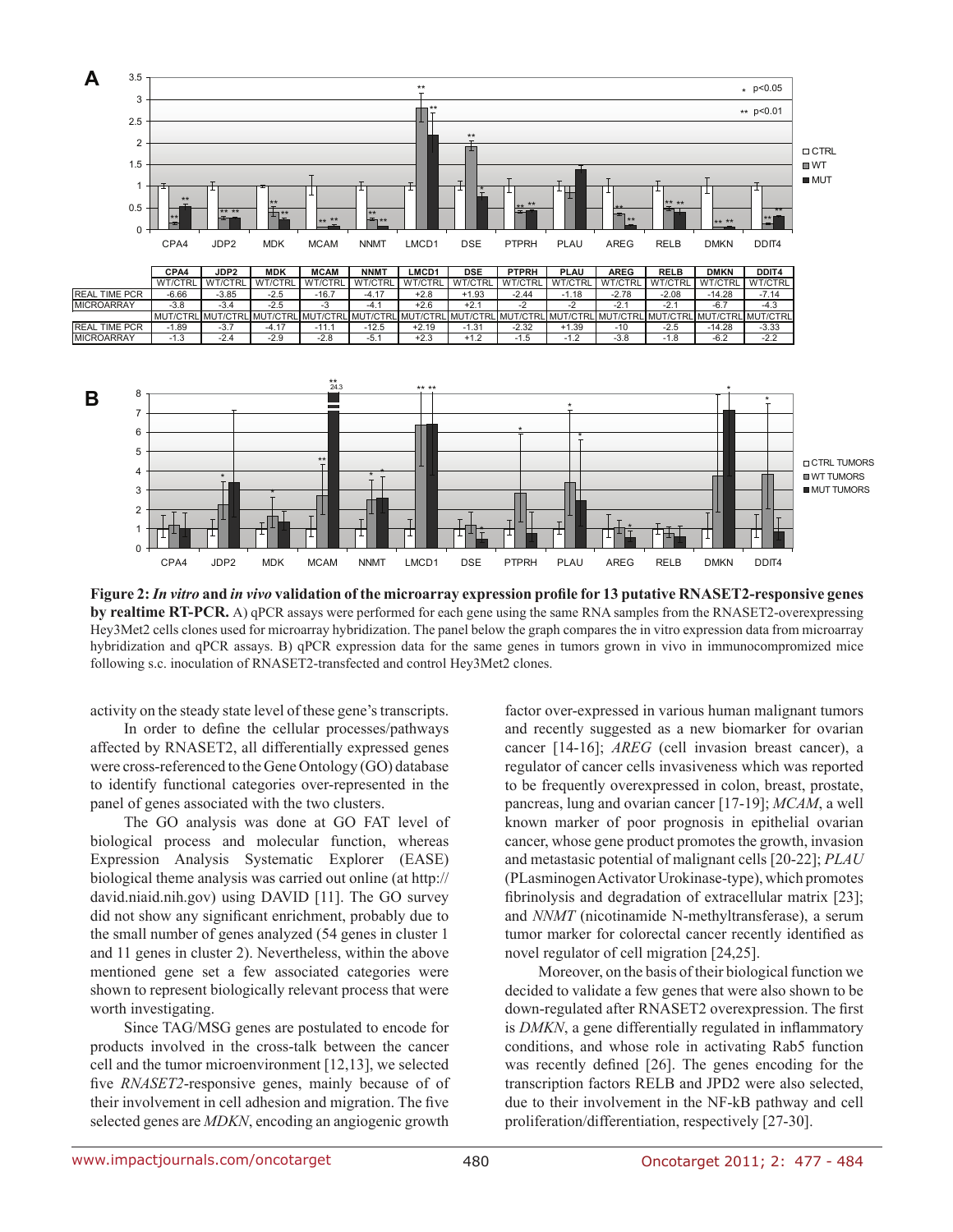The *DDIT4* gene was chosen due to its role in RASmediated transformation of ovarian epithelial cells [31]. Significantly, transfection of *DDIT4* expression vectors in immortalized human ovarian surface epithelial cells has been shown to render the cells tumorigenic in substitution for oncogenic Ras mutations.

Recent studies have suggested a relation between *CPA4* gene expression and prostate cancer aggressiveness, possibly due to its role in extracellular peptide processing [32]. We thus included *CPA4* in the panel of genes to be further investigated.

The *PTPRH* gene, encoding a member of the protein tyrosine phosphatase (PTP) family [33], was also selected, since PTP proteins are known to regulate a variety of cellular processes including cell growth, differentiation, mitotic cycle, and oncogenic transformation.

Finally, two genes that were up-regulated by *RNASET2* were also selected for validation: *LMCD1*, belonging to the category of the *LIMD1* tumor suppressor gene, and *DSE* (dermatan sulfate epimerase), whose protein product elicits specific cytotoxic T lymphocytes responses in cancer patients [34,35]. Table 1 provides a list of the thirteen genes selected for validation.

# **validation AND COMPARISON of THE TRANSCRIPTIONAL PROFILES** *IN VITRO* **AND** *IN VIVO*

To validate these genes, realtime RT-PCR (qPCR) assays were performed on the same RNA samples used for microarray hybridization. In order to allow for crossreferences of the expression data, the sequence of all primer pairs was designed to span the region of the cDNA corresponding to the hybridization probes placed on the microarray chip. As shown in figure 2A, the pattern of gene expression changes observed following microarray hybridization was confirmed by qPCR for most tested genes. The only exception was represented by the *DSE*  and *PLAU* genes, whose expression pattern in Hey3Met2 cells expressing the *catalytically-mutant* RNASET2 protein turned out to be down-regulated by microarray hybridization but upregulated by qPCR. However, for both genes the observed change in expression pattern with respect to control clones was below the chosen 2-fold threshold for significance (+1.2-fold by microarray hybridization vs. -1.43-fold by qPCR for *DSE* and -1.2 fold by microarray hybridization vs.  $+1.05$ -fold by qPCR for *PLAU,* respectively). Moreover, for both genes the expression pattern observed by qPCR in Hey3Met2 cells expressing *wild-type* RNASET2 was in agreement with that observed by microarray hybridization.

As expected for using a more sensitive test, the observed fold-changes in the expression levels appeared to be slightly higher for several genes when tested by qPCR. For example, the RNASET2-mediated downregulation of the *CPA4*, *DMKN* and *MCAM* genes that was observed by microarray hybridization turned out to be much more evident when assayed by qPCR. Of note, the fold-change expression for the *RNASET2* gene turned out to be much higher by qPCR, in keeping with previous expression data obtained by western blot analysis carried out on the same clones (data not shown). We next asked whether some of these genes could have any relevance in *RNASET2*-mediated tumor suppression *in vivo*. To this end, total RNA extracted from xenograph tumors [9] was used to assess whether the expression pattern was congruent with the qPCR data. Clearly at variance with the *in vitro* setting, the *in vivo* tumor population is rather heterogeneous, comprising both human Hey3Met2 cancer cells and host-derived murine stromal cells.. The results of this survey are shown in figure 2B. As shown, the *RNASET2*-mediated changes in the expression levels that we previously observed *in vitro* were not confirmed for most tested genes in the *in vivo* setting. Indeed, significant changes in the expression pattern that were found to be in agreement with those previously observed *in vitro* could be reported for just three genes, namely *LMCD1*, *DSE* and *RELB*.

As for the remaining genes, whereas some of them (i.e. *CPA4*, *MDK* and *AREG*) are almost unresponsive to RNASET2 expression *in vivo*, others showed obvious changes in expression pattern mediated by RNASET2, but these changes were in the opposite direction with respect to those observed *in vitro*.

#### **FUTURE DIRECTIONS**

Undoubtly, the observed *RNASET2*-mediated modulation of *LMCD1*, *DSE* and *RELB* gene expression deserves further investigation, since it has been detected *in vitro* and subsequently confirmed *in vivo.* These three genes thus represent *bona fide* candidate effector genes for *RNASET2*-mediated tumor suppression. A panel of ovarian cancer cell lines, characterized for *RNASET2* expression levels, is available in our laboratory and will be used to investigate the relationship between RNASET2 levels ,expression of these three genes and putative phenotypic outcomes. Furthermore a *RNASET2*-knockdown model recently established in our laboratory in the OVCAR3 ovarian cancer cell line will further contribute to investigate this issue.

As for the putative mechanisms by which these three genes might contribute to *RNASET2*-mediated tumor suppression, it is worth noting that two of them show a plausible link with cellular functions related to tumor rejection by the immune system. Indeed, it is well established that one of the several biological functions of this pleiomorphic RNase is the modulation of host immune system [8].

Accordingly, the *RELB* gene has long been associated with adaptive immune responses mediated by dendritic cells [28,29]. Moreover, since *RELB* is directly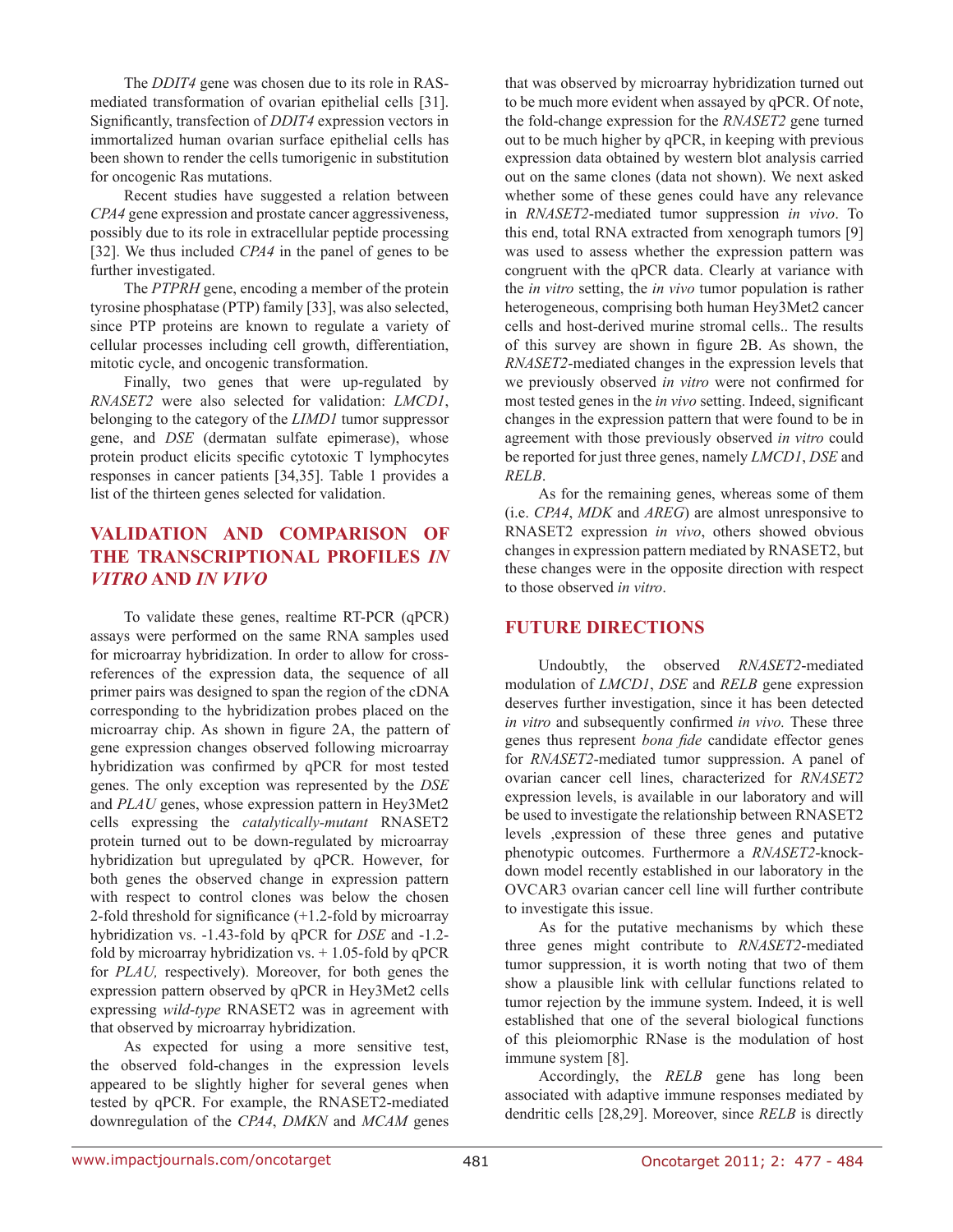involved in the NK-κB pathway, it is tempting to postulate a role for RNASET2 in *RELB*-mediated control of tumorassociated macrophages (TAM) polarization. In fact, tumor progression is thought to involve a gradual switch of macrophage polarization from M1 to M2 class, which is paralleled by a gradual inhibition of NK-κB activity [36]. This role for the NK-κB pathway in macrophage polarization might therefore be relevant, considering that *RNASET2* is apparently able to recruit specific subclass of stromal macrophages in the Hey3Met2 ovarian cancer model studied by our group [9]. It will be of interest in future studies to define whether RNASET2 derived from cancer cell, could influence , the NK-κB pathway by changing the *RELB* expression levels in cells of the monocyte/macrophage lineage. Moreover, due to the observed downregulation of *RELB* in Hey3Mey2 cells expressing *RNASET2,* a cell-autonomous role for *RNASET2* cannot be completely ruled out, since the RELB protein is known to promote cancer cell survival by inducing the expression of proteins with anti-apoptotic roles, such as Survivin and Bcl-2 [37]. A close inspection of the RELB yeast ortologue' s behaviour in yeast cells could be very instructive in this regard.

The second *RNASET2*-responsive gene that might be related to immune cell function is *DSE*. It encodes for dermatan sulfate epimerase, an enzyme involved in D-glucuronic acid to L-iduronic acid conversion in the dermatan sulphate biosynthetic pathway [38]. The *DSE* gene was originally identified on the basis of the ability of its gene product to be recognized with high efficiency by a subset of cytotoxic T lymphocytes in certain tumors [35]. Moreover, expression of *DSE* was found to be altered in laryngeal cancer specimens when compared to normal tissue samples [39]. Significantly, abnormal dermatane sulphate composition has also been reported in both ovarian carcinomas and ovarian cancer cell lines [40], providing further support for a putative role of *DSE* in our ovarian model.

As for the third gene whose change in expression level was confirmed *in vivo* (*LMCD1*), its direct involvement in *RNASET2*-mediated tumor suppression is rather speculative. *LMCD1* encodes for a poorly characterized cysteine-rich and LIM domain-containing protein, which has been so far implicated in cardiac hypertrophy [41]. However, LIM-domain proteins belonging to the related CRP family have been described as potent tumor suppressor genes [42] and, most importantly, the related *LIMD1* gene has been recently reported to display functional properties reminiscent of tumor antagonizing genes [7].

Taken together, the results of our studies provides a clear indication that investigations of the molecular mechanisms through which TAG/MSG carry out their biological functions necessitate a thorough comparison between the *in vitro* and *in vivo* expression patterns. Indeed, several genes displaying a biological function potentially related to tumor suppression, and thus defined as candidate based on their *in vitro* expression pattern, were not validated by subsequent *in vivo* expression profiling.

On the other hand, the fact that the same changes in the expression levels of a few genes (i.e. *RELB, LIMD1*  and *DSE*) were observed both in vitro and in vivo deserves some comments.. t We rekon that the results gathered in the present report highlight some of the limitations inherent in the conceptual process of categorizing relevant biological processes. In our case, the strict categorization of tumor antagonizing genes as genes endorsed with an asymmetric behavior (i.e. suppressing tumorigenicity without affecting *in vitro* growth) was clearly dependent on the sensitivity of the methodological approach employed. In fact, using the highly sensitive microarray analysis some genes' features were detected in a congruent fashion in both the *in vivo* and *in vitro*.

The three above mentioned genes are therefore worth to be investigated in depth, as they could represent not only relevant candidates for the carcinogenetic process taking place in our ovarian cancer model, but they could also be instrumental and paradigmatic of a more molecularly-oriented classification of the growing family of tumor antagonizing genes.

We reckon that the latter issue is not irrelevant in contributing some conceptual and experimental support for a more systematic search and characterization of tumor antagonizing genes. To this end, it is worth reminding that the genome of a cancer cell is mainly characterized by DNA losses and given the limited number of tumor suppressor genes identified and characterized so far, we are probably seeing just the "tip of the iceberg", with a large fraction of genes (including TAGs) protecting against malignant growth yet undiscovered.

### **REFERENCES**

- 1. Ferlay J, Autier P, Boniol M, Heanue M, Colombet M, Boyle P. Estimates of the cancer incidence and mortality in Europe in 2006. Ann Oncol. 2007;18:581–92.
- 2. Jemal A, Siegel R, Ward E, Hao Y, Xu J, Murray T, Thun MJ. Cancer statistics 2008. CA Cancer J Clin. 2008;58:71– 96.
- 3. Feeley KM, Wells M. Precursor lesions of ovarian epithelial malignancy. Histopathology. 2001;38:87–95.
- 4. Auersperg N, Maines-Bandiera SL, Dyck HG, Kruk PA. Characterization of cultured human ovarian surface epithelial cells: phenotypic plasticity and premalignant changes. Laboratory Investigation. 1994;71:510–8.
- 5. Mueller M, Fusenig N. Friends or foes-bipolar effects of the tumor stroma in cancer. Nature Rev Cancer. 2004;4:839- 42.
- 6. Liotta L, Kohn E. The microenvironment of the tumor-host interface. Nature. 2001;411:375-9.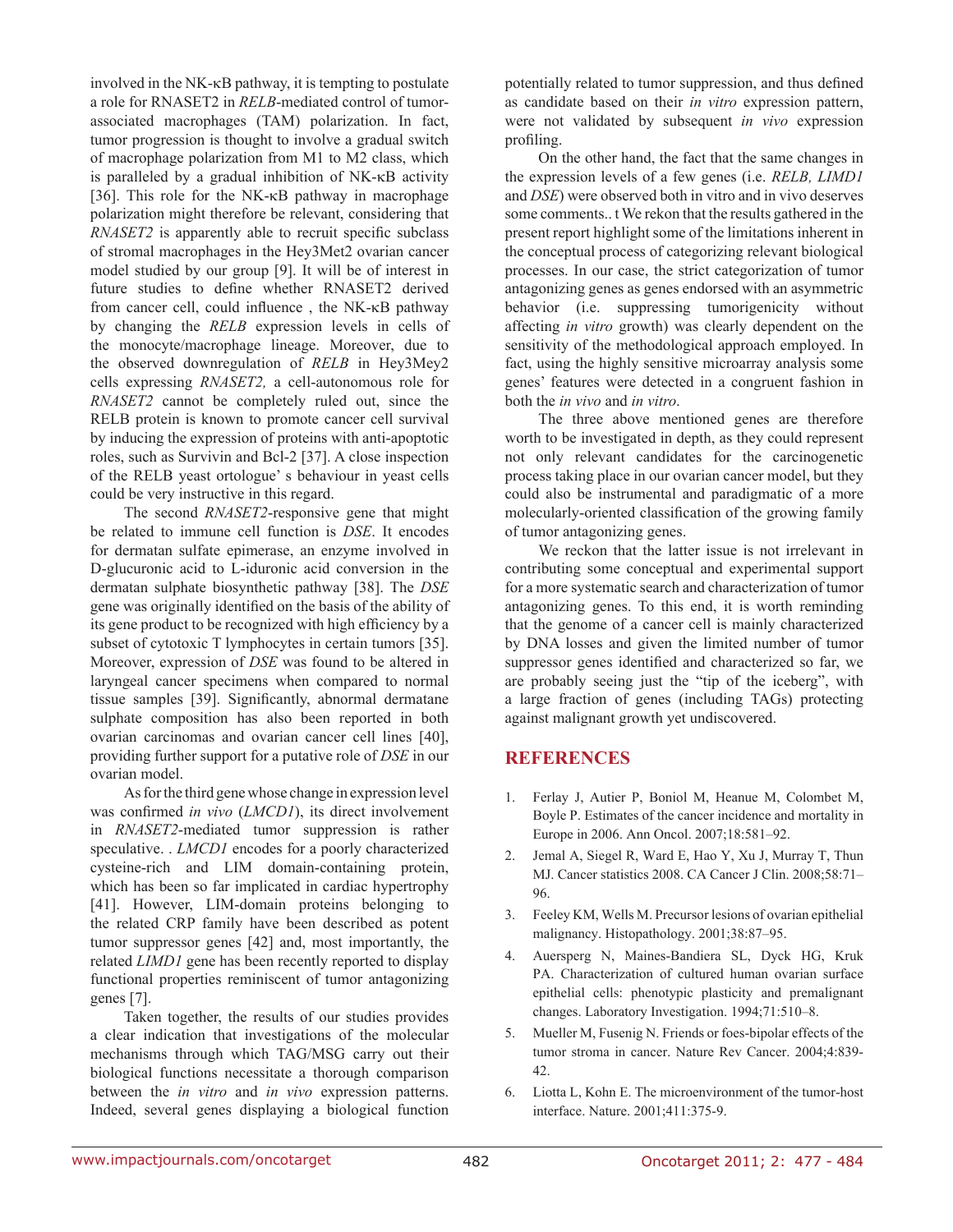- 7. Klein G, Imreh S, Zabarovsky ER. Why do we not all die of cancer at an early age? Adv Cancer Res. 2007;98:1–16.
- 8. Luthala N, Parker R. T2 Family ribonucleases: ancient enzymes with diverse roles. Trends Biochem. Sci. 2010;35:253-9.
- 9. Acquati F, Bertilaccio S, Grimaldi A, Monti L, Cinquetti R, Bonetti P, Lualdi M, Vidalino L, Fabbri M, Sacco MG, Rooijen N, Campomenosi P, Vigetti D, Passi A, Riva C, Capella C, et al. Microenvironmental control of malignancy exerted by RNASET2, a widely conserved extracellular RNase. Proc Natl Acad Sci U S A. 2011;108:1104-9
- 10. Thompson DM, Parker R. The RNase Rny1p cleaves tRNAs and promotes cell death during oxidative stress in Saccharomyces cerevisiae. J Cell Biol. 2009;185:43-50
- 11. Huang DW, Sherman BT, Lempicki RA. Systematic and integrative analysis of large gene lists using DAVID bioinformatics resources. Nature Protocols. 2009;4:44-57
- 12. Imreh S, Klein G, Zabarovsky ER. Search for unknown tumor-antagonizing genes. Genes Chromosomes Cancer. 2003;38:307–21.
- 13. Klein G. Toward a genetics of cancer resistance. Proc Natl Acad Sci USA. 2009;106:859–63.
- 14. Kerzerho J, Adotevi O, Castelli FA, Dosset M , Bernardeau K, Szely N, Lang F, Tartour E, Maillere B. The angiogenic growth factor and biomarker midkine is a tumor-shared antigen. J Immunol. 2010;185:418-23.
- 15. Ota K, Fujimori H, Ueda M, Jono H, Shinriki S, Ota T, Sueyoshi T, Taura M, Taguma A, Kai H, Shinohara M, Ando Y. Midkine expression is correlated with an adverse prognosis and is down-regulated by p53 in oral squamous cell carcinoma. Int J Oncol. 2010;37:797-804.
- 16. Rice GE, Edgell TA, Autelitano DJ. Evaluation of midkine and anterior gradient 2 in a multimarker panel for the detection of ovarian cancer. J Exp Clin Cancer Res. 2010;29:62.
- 17. Baillo A., Giroux C., Ethier S.P. Knock-down of Amphiregulin Inhibits Cellular Invasion in Inflammatory Breast Cancer, Journal of Cellular Physiology, 2011 Feb 1. doi: 10.1002/jcp.22620. [Epub ahead of print]
- 18. Bles N, Di Pietrantonio L, Boeynaems JM, Communi D. ATP confers tumorigenic properties to dendritic cells by inducing amphiregulin secretion Blood. 2010;116:3219-26.
- 19. Lamber EP, Horwitz AA, Parvin JD. BRCA1 represses amphiregulin gene expression Cancer Res. 2010;70:996- 1005.
- 20. Aldovini D, Demichelis F, Doglioni C, Di Vizio D, Galligioni E, Brugnara S, Zeni B Griso C, Pegoraro C, Zannoni M, Gariboldi M, Balladore E, Mezzanzanica D, Canevari S, Barbareschi M. M-cam expression as marker of poor prognosis in epithelial ovarian cancer, Int. J. Cancer. 2006;119:1920–6.
- 21. Chen W, Zhang HL, Jiang YG, Li JH, Liu BL, Sun MY. Inhibition of CD146 gene expression via RNA interference

reduces in vitro perineural invasion on ACC-M cell. J Oral Pathol Med. 2009;38:198–205.

- 22. Zabouo G, Imbert AM, , Jacquemier J, Finetti P , Moreau T, Esterni B, Birnbaum D, Bertucci F, Chabannon C. CD146 expression is associated with a poor prognosis in human breast tumors and with enhanced motility in breast cancer cell lines. Breast Cancer Research. 2009;11:1-14.
- 23. Sudol M. From Rous sarcoma virus to plasminogen activator, src oncogene and cancer management Oncogene. 2011 Mar 7. [Epub ahead of print].
- 24. Roessler M, Rollinger W, Palme S, Hagmann ML, Berndt P, Engel AM, Schneidinger B, Pfeffer M, Andres H, Karl J, Bodenmüller H, Rüschoff J, Henkel T, Rohr G, Rossol S, Rösch W, et al. Identification of nicotinamide N methyltransferase as a novel serum tumor marker for colorectal cancer Clin Cancer Res. 2005;11:6550-7.
- 25. Wu Y, Siadaty MS, Berens ME, Hampton GM, Theodorescu D. Overlapping gene expression profiles of cell migration and tumor invasion in human bladder cancer identify metallothionein 1E and nicotinamide N-methyltransferase as novel regulators of cell migration. Oncogene. 2008;27:6679-89.
- 26. Leclerc EA, Gazeilles L, Serre G, Guerrin M, Jonca N. The ubiquitous dermokine delta activates rab5 function in the early endocytic pathway. PLoS One. 2011;6:e17816.
- 27. Xu Y, Josson S, Fang F, Oberley TD, St Clair DK, Wan XS, Sun Y, Bakthavatchalu V, Muthuswamy A, St Clair WH. RelB enhances prostate cancer growth: implications for the role of the nuclear factor-kappaB alternative pathway in tumorigenicity Cancer Res. 2009;69:3267-71.
- 28. Burkly L, Hession C, Ogata L, Reilly C, Marconi LA, Olson D, Tizard R, Cate R, Lo D. Expression of relB is required for the development of thymic medulla and dendritic cells. Nature. 1995;373:531-6.
- 29. Clark GJ, Gunningham S, Troy A, Vuckovic S, Hart DN. Expression of the RelB transcription factor correlates with the activation of human dendritic cells. Immunology. 1999;98:189-96.
- 30. Bitton-Worms K, Pikarsky E, Aronheim A. The AP-1 repressor protein, JDP2, potentiates hepatocellular carcinoma in mice. Mol Cancer. 2010; 9:54-8.
- 31. Chang B, Liu G, Yang G, Mercado-Uribe I, Huang M, Liu J. REDD1 is required for RAS-mediated transformation of human ovarian epithelial cells. Cell cycle. 2009;8:780-6.
- 32. Tanco S, Zhang X, Morano C, Avilés FX, Lorenzo J, Fricker LD. Characterization of the substrate specificity of human carboxypeptidase A4 and implications for a role in extracellular peptide processing. J Biol Chem. 2010;285:18385-96.
- 33. Pasquali C, Curchod ML, Wälchli S, Espanel X, Guerrier M, Arigoni F, Strous G, Hooft van Huijsduijnen R. Identification of protein tyrosine phosphatases with specificity for the ligand-activated growth hormone receptor. Mol Endocrinol. 2003;17:2228-39.